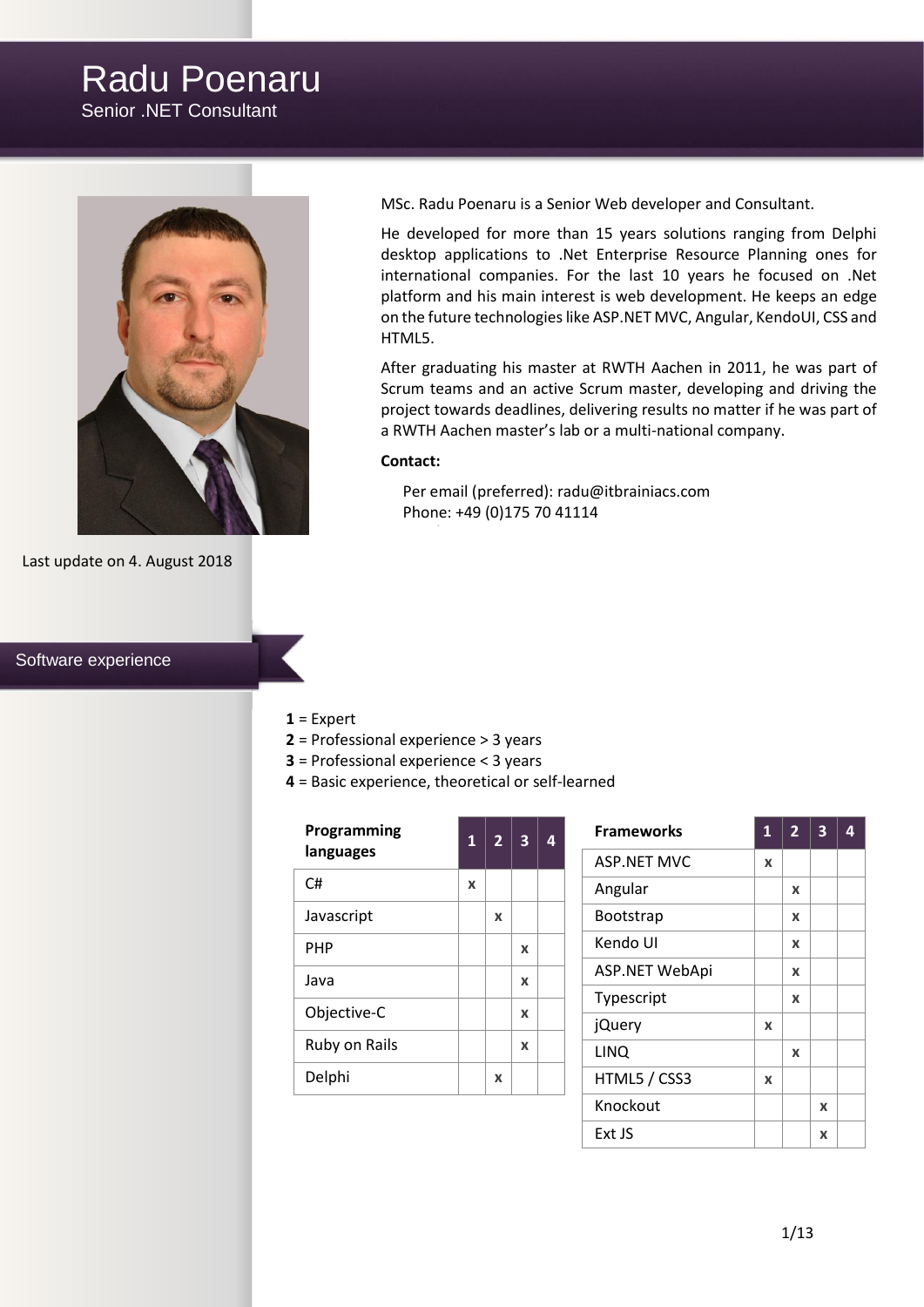Software experience

## **1** = Expert

- **2** = Professional experience > 3 years
- **3** = Professional experience < 3 years
- **4** = Basic experience, theoretical or self-learned

| Communication               |   | $\overline{2}$ | 3 |  |
|-----------------------------|---|----------------|---|--|
| <b>ASP NFT Web Services</b> | X |                |   |  |
| ASP NET Web API             |   | x              |   |  |
| <b>REST</b>                 |   | x              |   |  |
| WCF                         |   |                | x |  |

| <b>Test Frameworks</b> |  | 2 <sup>1</sup> | $\overline{\mathbf{3}}$ |  |
|------------------------|--|----------------|-------------------------|--|
| xUnit                  |  | X              |                         |  |
| Jasmine                |  |                | x                       |  |
| <b>MSTest</b>          |  | X              |                         |  |
| Selenium               |  | X              |                         |  |
| Cucumber               |  |                | x                       |  |

| <b>Databases</b> |   | 2 <sup>1</sup> | $\overline{\mathbf{3}}$ | 4 |
|------------------|---|----------------|-------------------------|---|
| MS SQL-Server    | x |                |                         |   |
| MySQL            | x |                |                         |   |
| <b>MS Access</b> |   |                | x                       |   |
| PostgreSQL       |   |                | x                       |   |

| <b>Version Control</b><br><b>Systems</b> |   | 2 <sup>1</sup> | $\overline{\mathbf{3}}$ | 4 |
|------------------------------------------|---|----------------|-------------------------|---|
| Git                                      | x |                |                         |   |
| TFVC (TFS)                               | X |                |                         |   |
| SourceSafe                               |   | x              |                         |   |
| Subversion                               |   | x              |                         |   |

| <b>IDEs</b>                       | 1 | $\overline{2}$ | $\overline{\mathbf{3}}$   | 4 |
|-----------------------------------|---|----------------|---------------------------|---|
| <b>Visual Studio</b>              | x |                |                           |   |
| Visual Studio Code                |   | x              |                           |   |
| IntelliJ Idea                     |   |                | X                         |   |
| WebStorm                          |   | x              |                           |   |
| PHPStorm                          |   |                | X                         |   |
| <b>Expression Studio</b>          |   |                | X                         |   |
| RubyMine                          |   |                | X                         |   |
| Flash/Flex                        |   | X              |                           |   |
| <b>SQL Server Studio</b>          |   | x              |                           |   |
| XCode/Interface<br><b>Builder</b> |   |                | $\boldsymbol{\mathsf{x}}$ |   |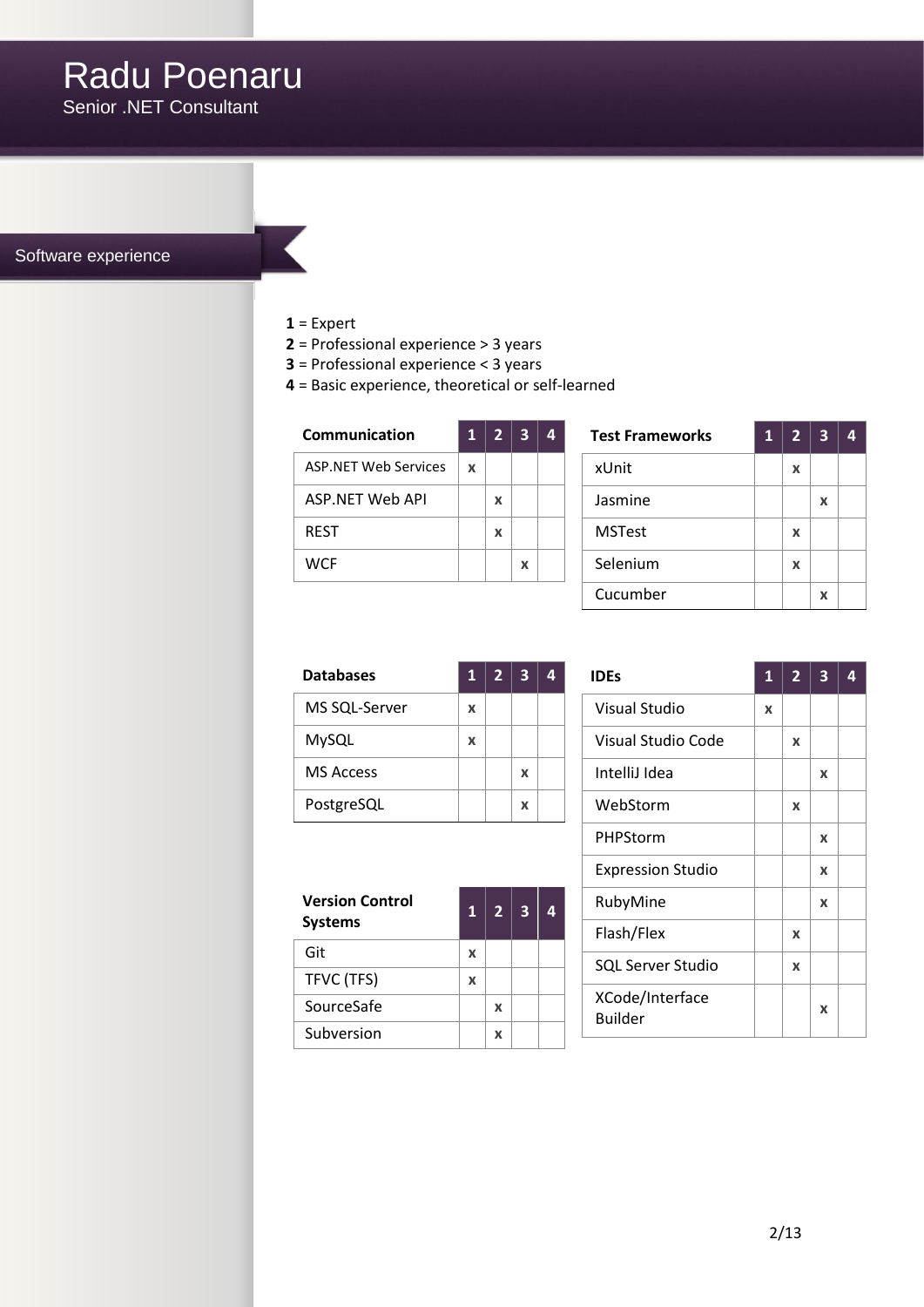# **Certifications**

| <b>April 2011</b> | <b>Microsoft Certified Trainer</b>                                                                                      |
|-------------------|-------------------------------------------------------------------------------------------------------------------------|
| <b>June 2010</b>  | Microsoft Certified Technology Specialist: ASP .NET 3.5                                                                 |
| <b>May 2006</b>   | <b>Microsoft Certified Technology Specialist: Microsoft</b><br>SQL Server 2005 - Implementation and Maintenance         |
| <b>Mar 2006</b>   | <b>Microsoft Certified Business Management Solutions</b><br><b>Specialist</b> – Ms Business Solutions – Navision Legacy |
| <b>Feb 2006</b>   | <b>Microsoft Business Solution Certified Developer:</b><br>Navision 4.0 C/Side Solution Development                     |
| <b>Jan 2006</b>   | <b>Microsoft Business Solution Certified Developer:</b><br>Navision 4.0 C/SIDE Introduction                             |
|                   |                                                                                                                         |



Technology<br>Specialist

.NET Framework 3.5, ASP.NET Applications



SQL Server 2005

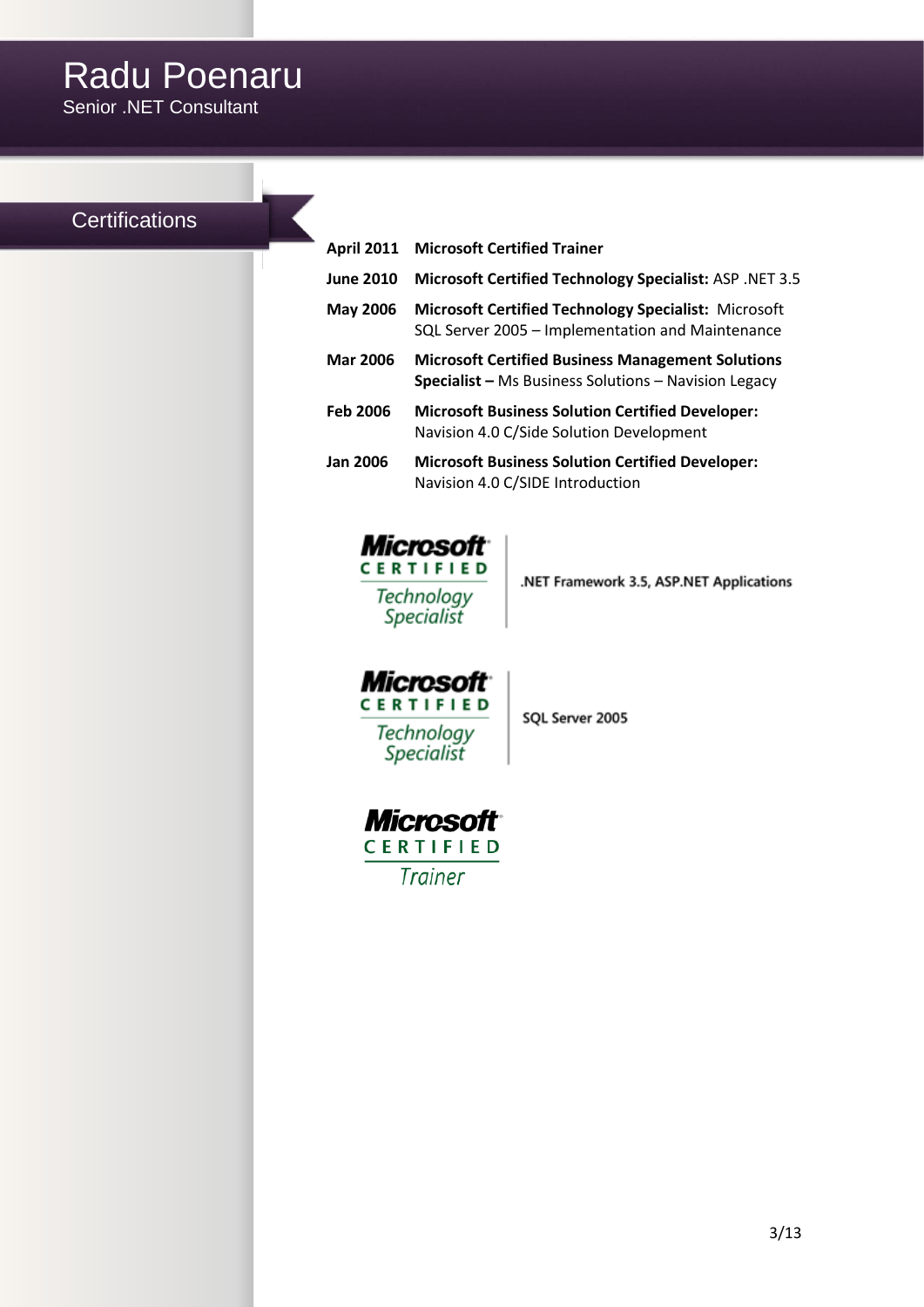| <b>Ab Feb 2018</b>  | Monitoring application in Energy branch                                                                                                                                                                                                                                                                                                                                                                                                                                                                                                                                            |
|---------------------|------------------------------------------------------------------------------------------------------------------------------------------------------------------------------------------------------------------------------------------------------------------------------------------------------------------------------------------------------------------------------------------------------------------------------------------------------------------------------------------------------------------------------------------------------------------------------------|
|                     | Developing applications for remote data acquisition and management of<br>meters for electricity, gas and water. The acquired data is sent to other<br>software systems for processing and then forwarded to downstream<br>software systems, e.g. invoicing. The B2B solution supports corporate<br>customers from the power supply sector in the fields of smart metering,<br>smart grid and submetering.                                                                                                                                                                          |
|                     | Technologies:                                                                                                                                                                                                                                                                                                                                                                                                                                                                                                                                                                      |
|                     | Single Page Application with AngularJs / Angular 5 (incl.<br>٠<br>migration), KendoUI, Bootstrap<br>Asp.Net MVC, WebApi, Entity Framework<br>٠<br>MSSQL, OData, Owin und Katana, SignalR<br>$\bullet$<br>Continuous Integration and Deployment using TFS<br>٠                                                                                                                                                                                                                                                                                                                      |
| Dec 2017 - Jan 2018 | Rentability tool in Real estate investments                                                                                                                                                                                                                                                                                                                                                                                                                                                                                                                                        |
|                     | Computing the rentability of real estate investments - own software<br>product of the ITBrainiacs.                                                                                                                                                                                                                                                                                                                                                                                                                                                                                 |
|                     | Technologies:                                                                                                                                                                                                                                                                                                                                                                                                                                                                                                                                                                      |
|                     | Single Page Application with Angular 5, KendoUI, Bootstrap /<br>٠<br>MaterialDesign, RxJS<br>Asp .Net MVC, WebApi<br>٠<br>MSSQL, OData, Owin and Katana, SignalR<br>٠<br>Continuous Integration and Deployment Teamcity with Git, Hub<br>٠<br>and Youtrack<br>Virtualization with VMWare Workstation Pro                                                                                                                                                                                                                                                                           |
| Oct 2017 - Nov 2017 | Modernization of existing Websites in the Banking Investment area<br>(Project was blocked due to budget limitations)                                                                                                                                                                                                                                                                                                                                                                                                                                                               |
|                     | The modernization of several public websites in the field of investment<br>banking - all websites using ASP.NET Webforms should be converted to a<br>single page application architecture. The new architecture is based on<br>ASP.NET Core and (currently) AngularJS with TypeScript, and a migration<br>to Angular 4 was started. In the frontend Kendo UI was used for the UI<br>design and Typescript, RequireJS and Gulp for the JavaScript handling. A<br>.NET-based Web API is available in the backend, which accesses an MS<br>SQL database REST or OData-based services. |
|                     |                                                                                                                                                                                                                                                                                                                                                                                                                                                                                                                                                                                    |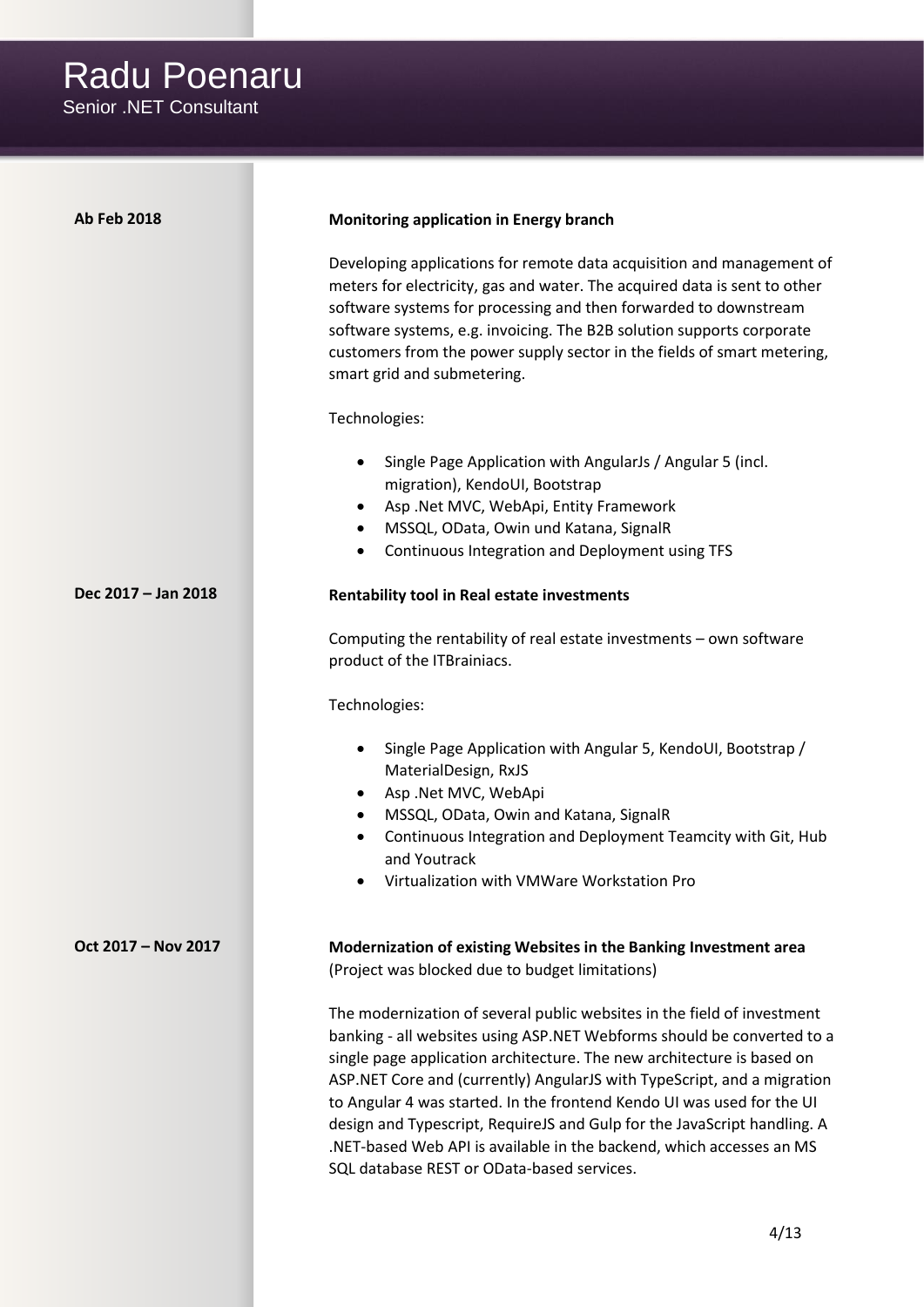|                       | Technologies:                                                                                                               |
|-----------------------|-----------------------------------------------------------------------------------------------------------------------------|
|                       | Angular4 / AngularJs/TypeScript<br>$\bullet$                                                                                |
|                       | C#, .NET/.NET Core<br>$\bullet$                                                                                             |
|                       | ASP.NET MVC, ASP.NET Web API, OData<br>$\bullet$                                                                            |
|                       | Kendo UI, Less, Gulp, Require.js, Node.js<br>$\bullet$                                                                      |
|                       | Quality Gates (Clean Code, SOLID)<br>٠<br>Single Page Application and REST                                                  |
|                       | Test driven development with XUnit and Jasmine<br>$\bullet$                                                                 |
|                       | Visual Studio, Visual Studio Code and TFS<br>$\bullet$                                                                      |
|                       | Agile development (Scrum)<br>$\bullet$                                                                                      |
|                       | MS SQL, T-SQL, ASP.NET Webforms                                                                                             |
| April 2017 - Okt 2017 | Full stack Software developer for Deutsche Bahn                                                                             |
|                       |                                                                                                                             |
|                       | As part of the Analytics team, I was responsible to create a planning tool                                                  |
|                       | that will help a logistics company to map its trains schedules.                                                             |
|                       | Single Page Applications using Angular 4, KendoUI, Typescript,<br>$\bullet$                                                 |
|                       | Html5, Jasmine, Karma, Bootstrap, npm and Gulp;                                                                             |
|                       | Web clients: WebApi, SignalR and REST;<br>$\bullet$                                                                         |
|                       | Programming with C # / .NET, Entity Framework, Owin, Katana,<br>٠                                                           |
|                       | OData, Simple Injector                                                                                                      |
|                       | Conception and implementation of DBMS agnostic data models /<br>$\bullet$                                                   |
|                       | data access layers for MS SQL Server and Oracle;<br>Creating applications with service-oriented architectures.<br>$\bullet$ |
|                       |                                                                                                                             |
| Juni 2014 - Mar 2017  | Front-end developer for Sirona GmbH                                                                                         |
|                       | Part of the dental unit software team, I am responsible for the user                                                        |
|                       | interface and user experience of a web application, managing a style                                                        |
|                       | guide (including website design, typography and color palette) to                                                           |
|                       | create a fresh, comfortable and aesthetic solution.                                                                         |
|                       | Part of my responsibilities were to create mockups for the Product                                                          |
|                       | Owner to evaluate, among others evaluation documentation,                                                                   |
|                       | prototypes, migration specifications towards newer frameworks like                                                          |
|                       | AngularJs / Angular2.                                                                                                       |
|                       | Responsibilities:                                                                                                           |
|                       | Software development with ASP .NET MVC 4, Razor views and<br>٠                                                              |
|                       | Javascript;                                                                                                                 |
|                       | Prototypes using AngularJs / Angular 2 and KendoUI                                                                          |
|                       | Devexpress ASP. Net MVC components - customized design,<br>$\bullet$                                                        |
|                       | extensions and creation of new components<br>5/13                                                                           |
|                       |                                                                                                                             |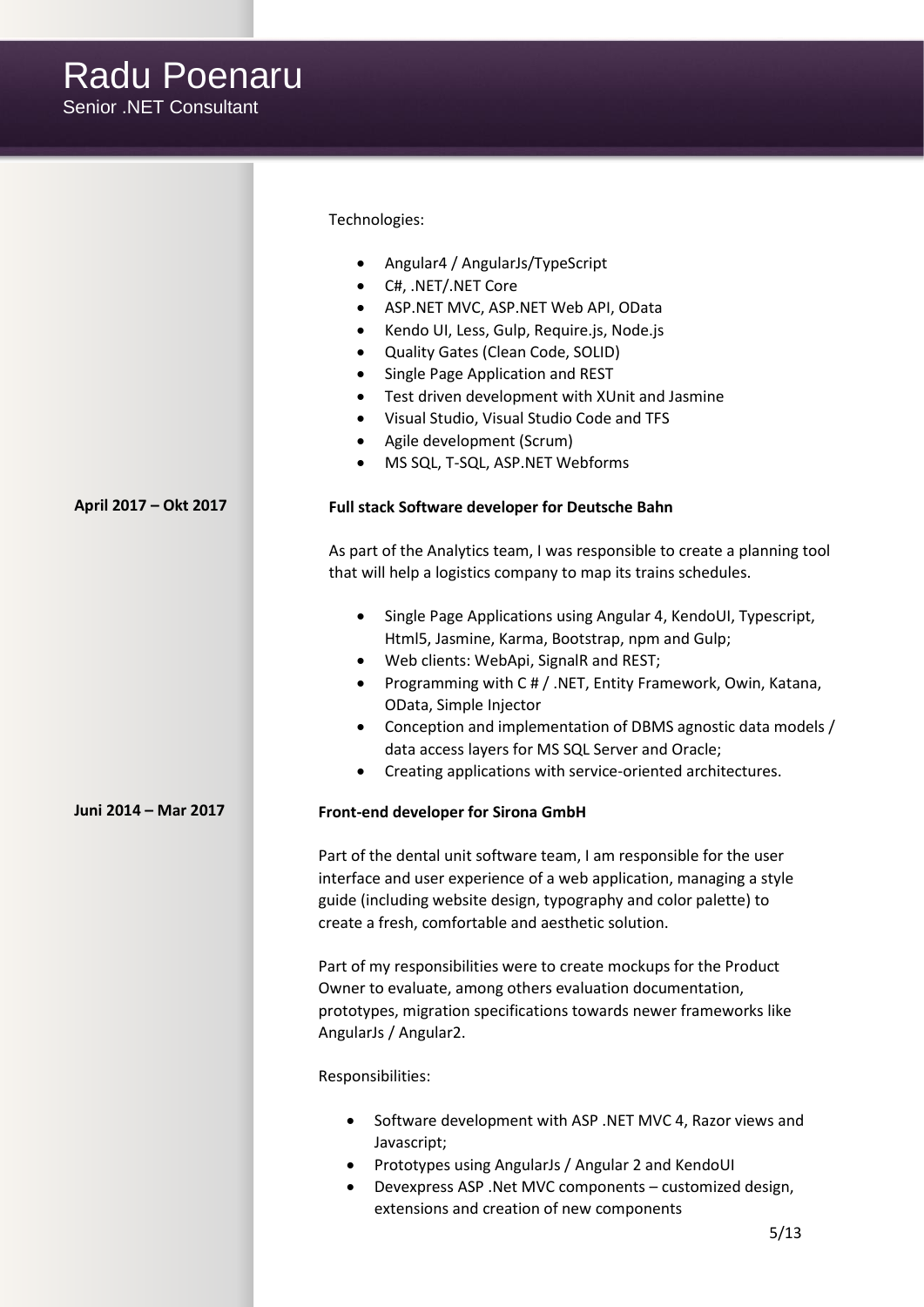Senior .NET Consultant • jQuery, Bootstrap, UnderscoreJS • Continous integration with TeamCity (incl. new build chains setup) • Quality assurance through unit testing with Jasmine, XUnit and Selenium • CSS 3 and Less, HTML5 • Agile Entwicklung **April – Mai 2014 B2B and B2C websites upgrade for Samsung SDS Europe** As ASP.Net and SQL Expert, I was part of the Samsung SDS Europe Ltd German Branch teams. They desired to update their websites' technologies and improve the online services for all clients in Germany, no matter if they were B2B for resellers or B2C towards end-users. My responsibilities: • Analysis and creation of Prototypes with improvements for their B2B- und B2C-Websites • Documentation of the results and best practices for future reference • Install and maintenance of a virtual machine with Windows Server 2008 R2, SQL Server 2008 R2 and IIS 7.5 • Best practices, development and improvements of Websites and Databanks on the virtual machine Technologies: • Serverside: ASP .Net (with MVC and Razor Engine), C#, Entity Framework 5 • Client-side: jQuery and jQueryUI, jQuery plugins, Knockout JS, HTML5 / CSS3 • Databases: SQL Server 2008 R2 und T-SQL • Virtual Machine: Microsoft Server 2008 R2 **Jan 2014 – Mar 2014 Consultant/Front-end Webdeveloper - 2nd part** Between full time projects I resumed my remote, part-time collaboration, remotely maintaining and developing features for a Media agency specialized in .Net online shops. Technologies: • Server-side: ASP .Net MVC, Linq-to-SQL, Entity Framework,Web services • Client-side: Kendo UI, Modernizr, KnockoutJS, jQuery and jQuery UI, CSS3/HTML5, • Databases: SQL Server (also T-SQL skripts)

Radu Poenaru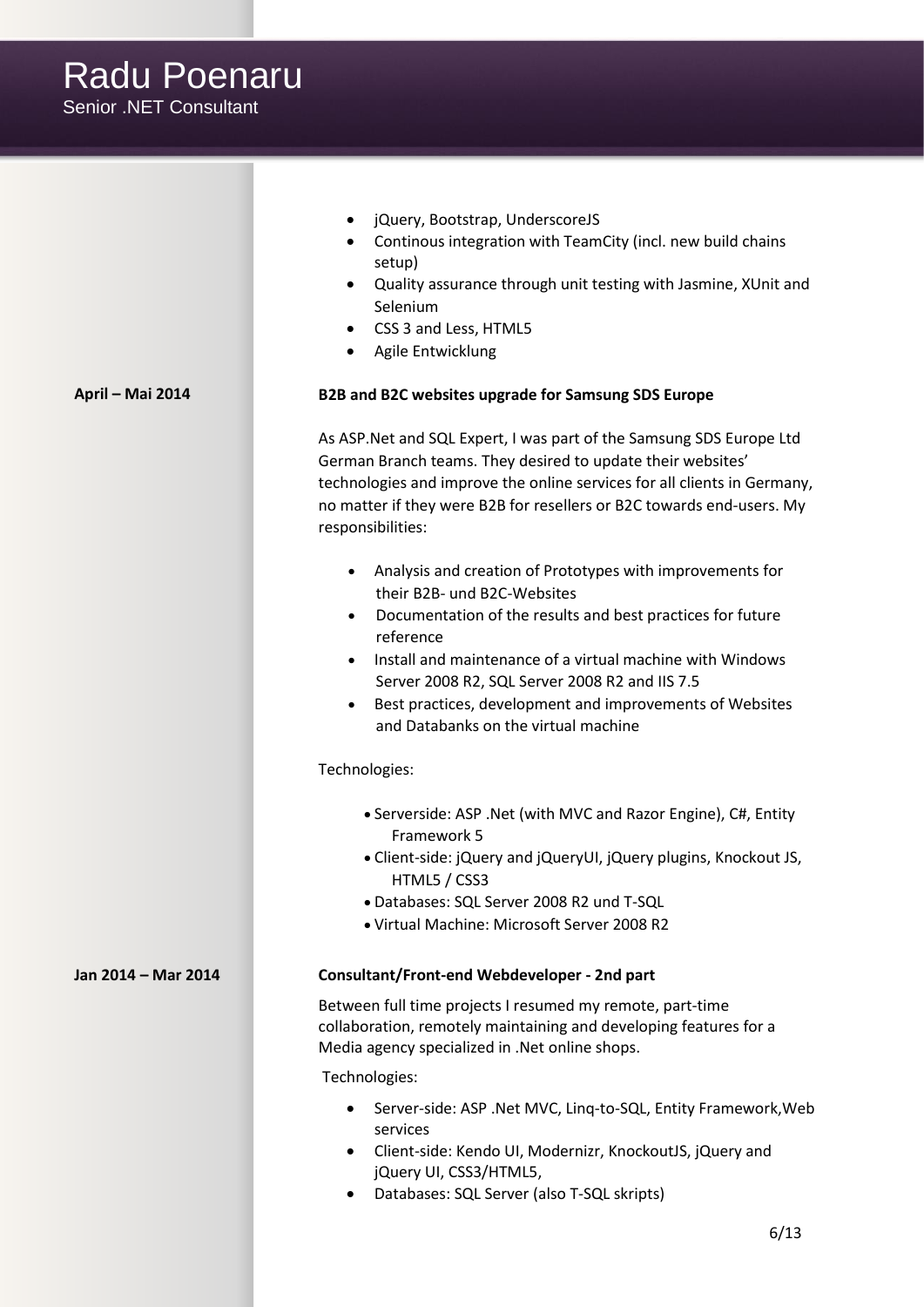Radu Poenaru

Senior .NET Consultant

| Okt 2013 - Dec 2013 | <b>Consultant/Front-end Webdeveloper</b>                                                                                                                                                                                                                                                                                                                                                                                                                                                                                                                                                                                                                                      |
|---------------------|-------------------------------------------------------------------------------------------------------------------------------------------------------------------------------------------------------------------------------------------------------------------------------------------------------------------------------------------------------------------------------------------------------------------------------------------------------------------------------------------------------------------------------------------------------------------------------------------------------------------------------------------------------------------------------|
|                     | Part of the Front-end development Team for the Administration portal<br>of the Teamviewer GmbH, the leader of the desktop sharing and online<br>collaboration over the Internet.                                                                                                                                                                                                                                                                                                                                                                                                                                                                                              |
|                     | Technologies:                                                                                                                                                                                                                                                                                                                                                                                                                                                                                                                                                                                                                                                                 |
|                     | ASP .Net MVC<br>KnockoutJS, Kendo, UnderscoreJS<br>$\bullet$<br>jQuery widgets,<br>HTML5, CSS3;<br>٠                                                                                                                                                                                                                                                                                                                                                                                                                                                                                                                                                                          |
| Mai 2013 - Oct 2013 | Consultant/Webdeveloper (parttime, remote)                                                                                                                                                                                                                                                                                                                                                                                                                                                                                                                                                                                                                                    |
|                     | Maintenance and development of new features and modules for Online<br>shops in .Net (Software development, analysis, design, testing)                                                                                                                                                                                                                                                                                                                                                                                                                                                                                                                                         |
|                     | Technologies:                                                                                                                                                                                                                                                                                                                                                                                                                                                                                                                                                                                                                                                                 |
|                     | ASP .Net MVC,<br>$\bullet$<br>jQuery and jQuery UI,<br>$\bullet$<br>Modernizr, KnockoutJS,<br>$\bullet$<br>CSS3 und HTML5,<br>$\bullet$<br>Linq-to-SQL, SQL Server, T-SQL,<br>٠                                                                                                                                                                                                                                                                                                                                                                                                                                                                                               |
|                     | Entity Framework,                                                                                                                                                                                                                                                                                                                                                                                                                                                                                                                                                                                                                                                             |
|                     | Web services                                                                                                                                                                                                                                                                                                                                                                                                                                                                                                                                                                                                                                                                  |
| Aug 2011 - Oct 2013 | Senior Software Engineer - Avid Development, Kaiserslautern,                                                                                                                                                                                                                                                                                                                                                                                                                                                                                                                                                                                                                  |
|                     | <b>Germany</b>                                                                                                                                                                                                                                                                                                                                                                                                                                                                                                                                                                                                                                                                |
|                     | For an international media company, Radu Poenaru develops in the team<br>of core of InterplayMAM, a distributed web architecture using ASP.NET.<br>It allows the import of video and audio files from software and hardware<br>sources, processing, annotation and meta-data generation and<br>interfacing with web frontends and desktop clients. Using Agile<br>techniques in team and sometimes acting simultaneously as Scrum<br>master and developer, he and his team deliver world awarded video and<br>audio archiving tools for the broadcast industry. Additionally, he<br>maintains and develops features for legacy Windows Forms and WPF<br>administrative tools. |
|                     | He also enjoys organizing and presenting internal workshops on the<br>above themes in the Kaiserslautern branch.                                                                                                                                                                                                                                                                                                                                                                                                                                                                                                                                                              |
|                     | Responsibilities:                                                                                                                                                                                                                                                                                                                                                                                                                                                                                                                                                                                                                                                             |
|                     | ASP.NET, jQuery and jQueryUi, and ExtJS development                                                                                                                                                                                                                                                                                                                                                                                                                                                                                                                                                                                                                           |
|                     | Evaluation of new frameworks (ASP .Net MVC and Silverlight)                                                                                                                                                                                                                                                                                                                                                                                                                                                                                                                                                                                                                   |
|                     | Software development with .NET and JavaScript                                                                                                                                                                                                                                                                                                                                                                                                                                                                                                                                                                                                                                 |
|                     | 7/13                                                                                                                                                                                                                                                                                                                                                                                                                                                                                                                                                                                                                                                                          |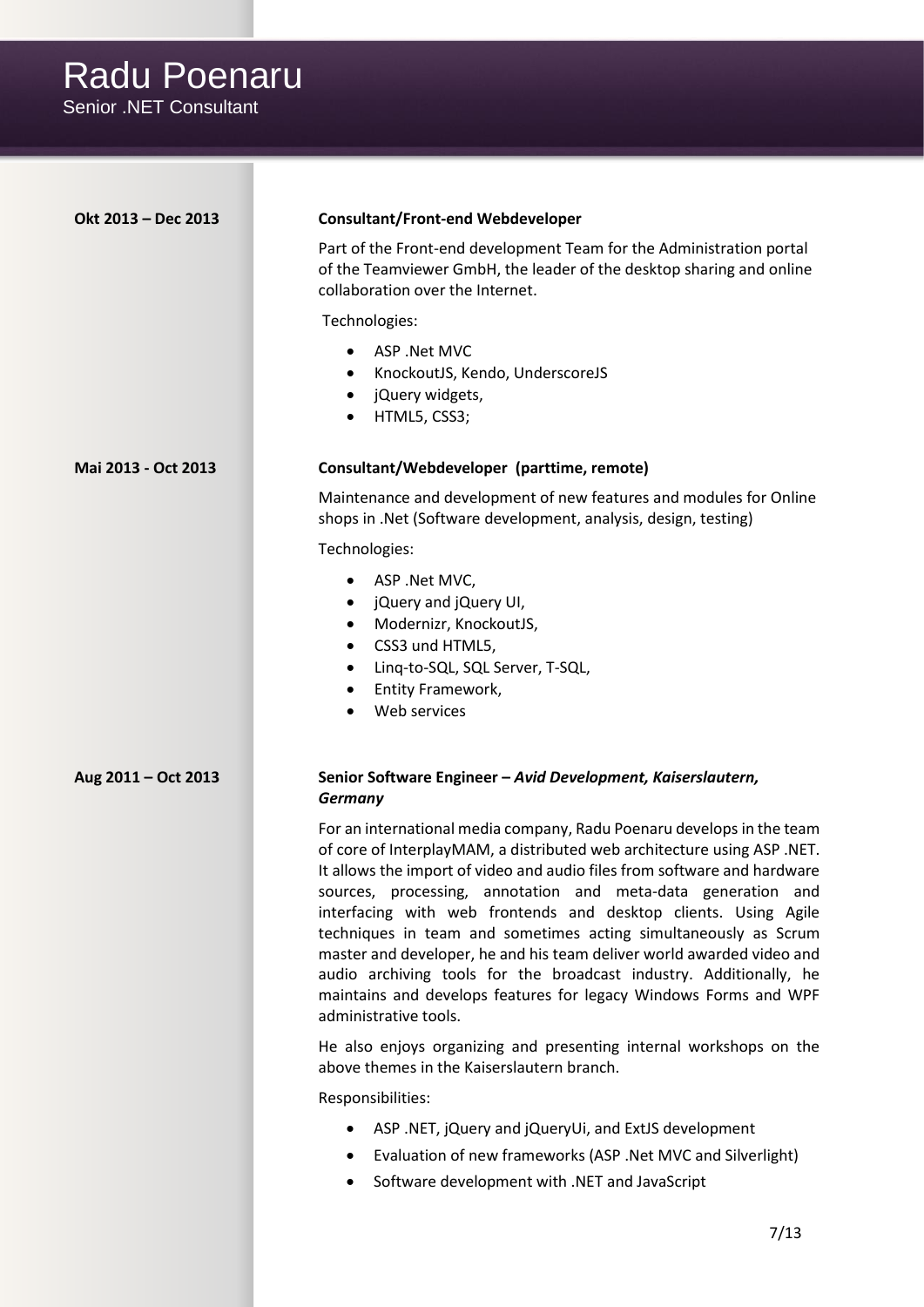Senior .NET Consultant • Quality assurance with Unit and Integration Tests Technologies used: • C#, ASP.NET (MVC), Razor Engine • ASP.NET webservices, MSTest • SQL 2008 • jQuery, jQuery and jQueryUI, ExtJS • Microsoft TFS and Accurev **Mar 2010 – Jun 2011 Microsoft Student Partner –** *Microsoft Corporation, Cologne, Germany* He was acting as an equivalent of Microsoft Evangelist among students. He had organized and presented events ranging from simple one hour talks in student conferences to 2 days workshops on themes like ASP .Net, Silverlight and Windows phone development. Additionally to teaching students cutting edge technologies, he was also involved in several activities, as a media reporter for the students' organization. Activities: • Maintenance and development fo[r www.stnc.de](http://www.stnc.de/) – ASP .Net MVC, jQuery and Microsoft SQL 2008 • Presenter of [Windows Phone 7 Game development,](http://www.stnc.de/events/2010/10/07/3828-Windows-Phone-7-Game-development) a 2 days hands-on workshop Participation in Microsoft [Software Strategy Summit 2010](http://www.stnc.de/articles/2010/10/03/3799-Software-strategy-summit-2010) Three screens and a cloud as MediaReporter • Participation in Microsoft Student Partner Summit 2010 – Windows Phone 7 application development • Presenter of "[Silverlight and Microsoft Phone](http://www.stnc.de/events/2010/08/10/3518-Silverlight-and-Microsoft-Phone-workshop)" workshop • Co-presenter of the "[ASP.Net with Visual Studio 2010](http://www.stnc.de/events/2010/06/14/3215-ASP-NET-Workshop)" workshop • Participation in Windows Phone 7 Coding Camp • "[RIA Business Applications](http://springboard.stnc.de/2010/Talks/Details/24)" presentation at Springboard 2010 held by MSP Team West Technologies used: • ASP.NET Web Forms and MVC, C#, jQuery • Silverlight MS SQL Server • Team Foundation Server (TFS) **Mar 2010 – Jun 2011 Wissenschaftliche Hilfskraft – at** *University of Bonn* He developed a portal which improved the usability of the process of enrollment for master programs at the University of Bonn, allowing students to have a better application experience. The basis of it is an interactive and dynamic application which has several workflows,

Radu Poenaru

involving both possible future students and professors into finding the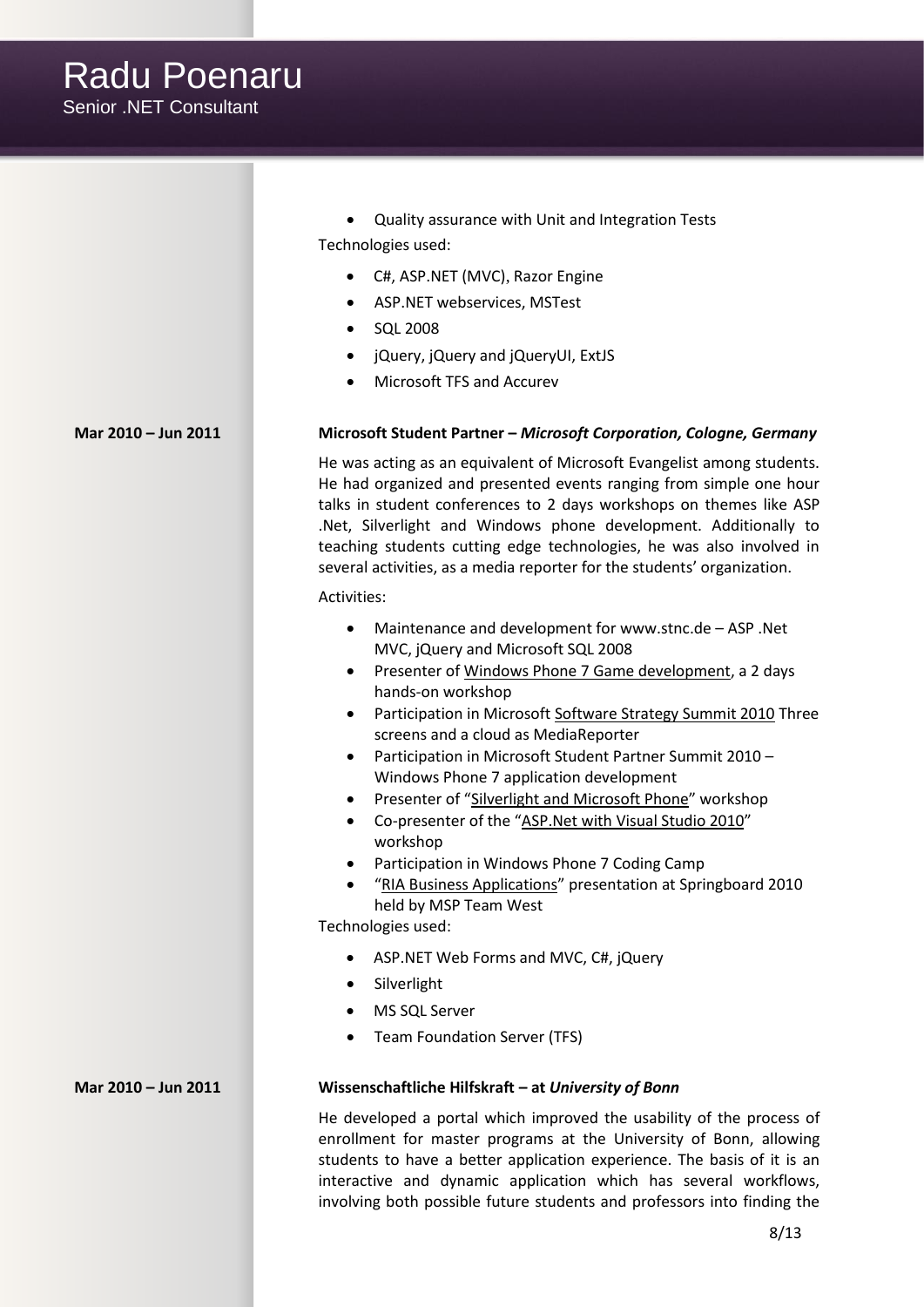Radu Poenaru Senior .NET Consultant best candidates. He used Test Driven Development and Agile methodology to create a Ruby on Rails solution with PostgreSQL database, increasing interactivity and data validation with the help of jQuery and jQuery UI libraries. Responsabilities: • Web development with Ruby on Rails, PostgreSQL and jQuery User experience improvements • Quality assurance using migrations, unit testing, model validation Technologies used: • Ruby on Rails **PostgreSQL** • jQuery and jQuery UI • SVN

#### **Mar 2009 – Jul 2010 Studentische Hilfskraft – at** *Frauhofer FIT*

Radu Poenaru designed and developed the applications required for labs and the ones needed by PhD students. He created native iPhone and iPad applications, Microsoft Surface multi touch solutions, RIA applications using Flex and Flash.

Responsibilities:

• Software architecture, design and development

Technologies used:

- Microsoft WPF and multi touch Surface framework
- MS SQL Server, MySQL
- Objective-C, interface design in InterfaceBuilder
- Adobe Flash and Flex
- SVN

#### **Feb 2007 – Aug 2008 Senior Software Engineer – at** *Alensa AG, Romanian subsidiary*

As Team leader and Lead developer, Radu Poenaru maintained and developed the company's website (as a multinational presence) while being fully responsible of the online presence of the company.

Responsibilities:

- Team leading in a geographically distributed and multi-cultural team
- Requirement analysis, documentation
- Software development with ASP .NET
- Server hardware and software maintenance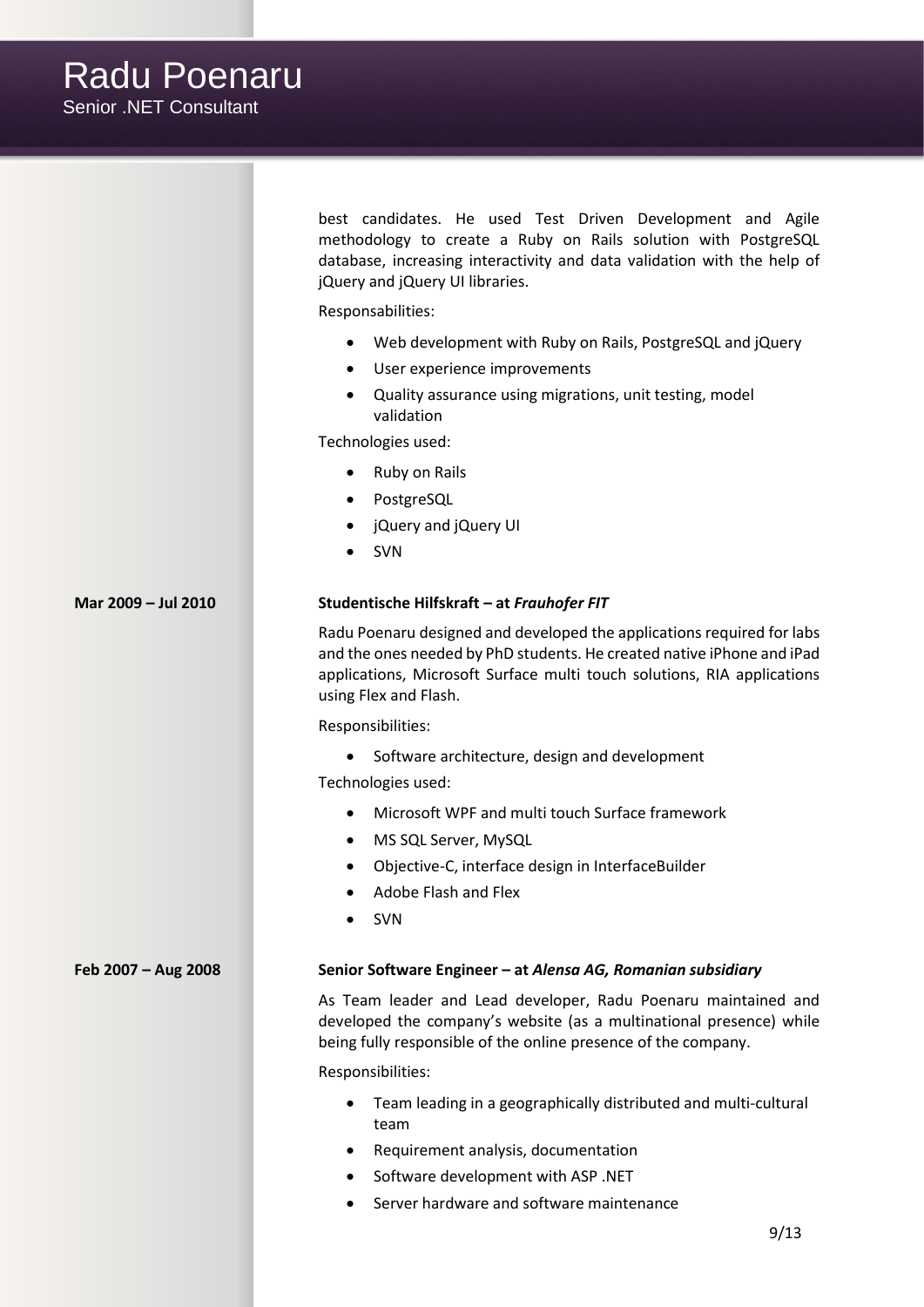Radu Poenaru Senior .NET Consultant • Testing and migration into production environment Technologies used: • ASP.NET, jQuery, MooTools • MS SQL Server 2005 • SVN, CVS, VisualSourceSafe **Jun 2006 - Feb 2007 Senior Software Engineer – at** *Ubisoft Romania, Bucharest, Romania* As Senior software developer, Radu Poenaru maintained, in a team, the company's internal Peoplesoft implementation (Entreprise Resource Plannning application) – the Canadian equivalent of SAP. Responsibilities: • Maintaining and solving bugs of current version • Development of new features • Reporting with Crystal Reports • Software development with ASP .NET Webforms • MS SQL 2000 & 2005- stored procedures, CLR, views, ad-hoc queries • Unit testing and migration into production environment Technologies used: • PeopleSoft environment • Crystal Reporting • .Net C# web forms • MS SQL 2000 & 2005 - stored procedures, CLR, views, ad-hoc queries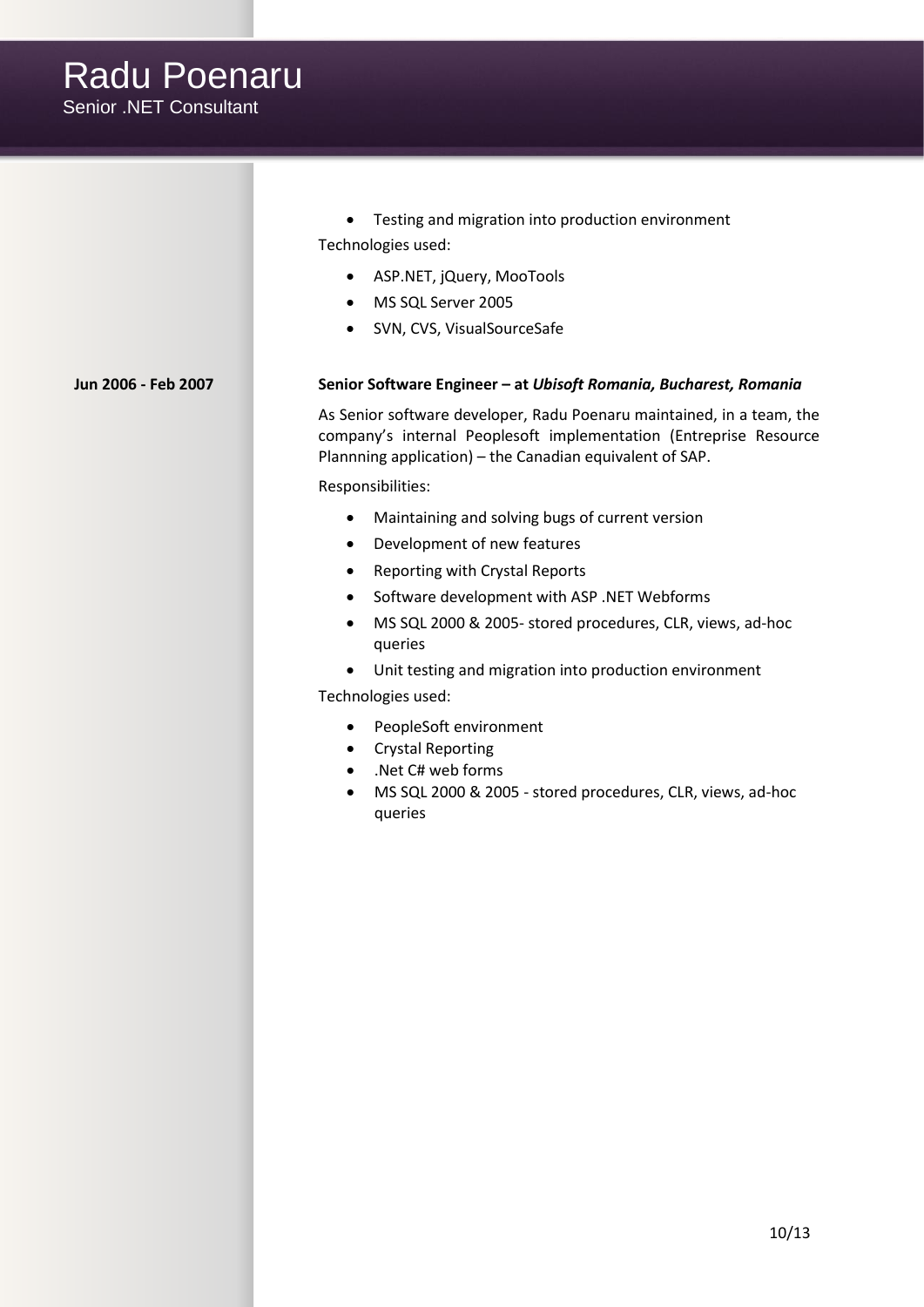| Dec 2005 - Jun 2006 | Microsoft Business Solution Software Engineer - Novensys, Bucharest,<br>Romania                                                                                                                                                                                                                                                                                                                                                                                                    |
|---------------------|------------------------------------------------------------------------------------------------------------------------------------------------------------------------------------------------------------------------------------------------------------------------------------------------------------------------------------------------------------------------------------------------------------------------------------------------------------------------------------|
|                     | Radu Poenaru, as part of the core team, developed and configured using<br>the customers' specifications new features, did interface design, reports<br>using custom Navision Reporting. He improved the stability of the<br>delivered solution by using unit testing and data validation. The solutions<br>required also customizations and configuration of native Navision<br>database.                                                                                          |
|                     | Responsibilities:                                                                                                                                                                                                                                                                                                                                                                                                                                                                  |
|                     | Customize the Navision ERP for customer's needs                                                                                                                                                                                                                                                                                                                                                                                                                                    |
|                     | View/Edit Forms development<br>$\bullet$                                                                                                                                                                                                                                                                                                                                                                                                                                           |
|                     | Reports with custom engine                                                                                                                                                                                                                                                                                                                                                                                                                                                         |
|                     | Technologies used:                                                                                                                                                                                                                                                                                                                                                                                                                                                                 |
|                     | C/Side language                                                                                                                                                                                                                                                                                                                                                                                                                                                                    |
|                     | Navision ERP and Navision Custom database<br>$\bullet$                                                                                                                                                                                                                                                                                                                                                                                                                             |
| Jan 2004 - Dec 2005 | Senior Software Engineer - TotalSoft SA, Bucharest, Romania                                                                                                                                                                                                                                                                                                                                                                                                                        |
|                     | Huge Romanian company, big challenges! He started as Engineer in<br>Business Commander team, developing the most used ERP solution for<br>pharmaceutical warehouses in Romania, developed custom solutions for<br>the Ringier Group and started working on the first Mobile development<br>solution available in the country on WinCE for Pharma industry. Also he<br>succeeded in a very challenging task, providing solutions to switch from<br>ROL to RON for several projects. |
|                     | Responsibilities:                                                                                                                                                                                                                                                                                                                                                                                                                                                                  |
|                     | requirements elicitation<br>٠<br>business layer development<br>testing and bug fixing<br>product customization for each customer needs<br>document flow optimization<br>database development<br>data transfer and coherence verification<br>WinCE application maintaining and development<br>Software development with ASP .NET                                                                                                                                                    |
|                     |                                                                                                                                                                                                                                                                                                                                                                                                                                                                                    |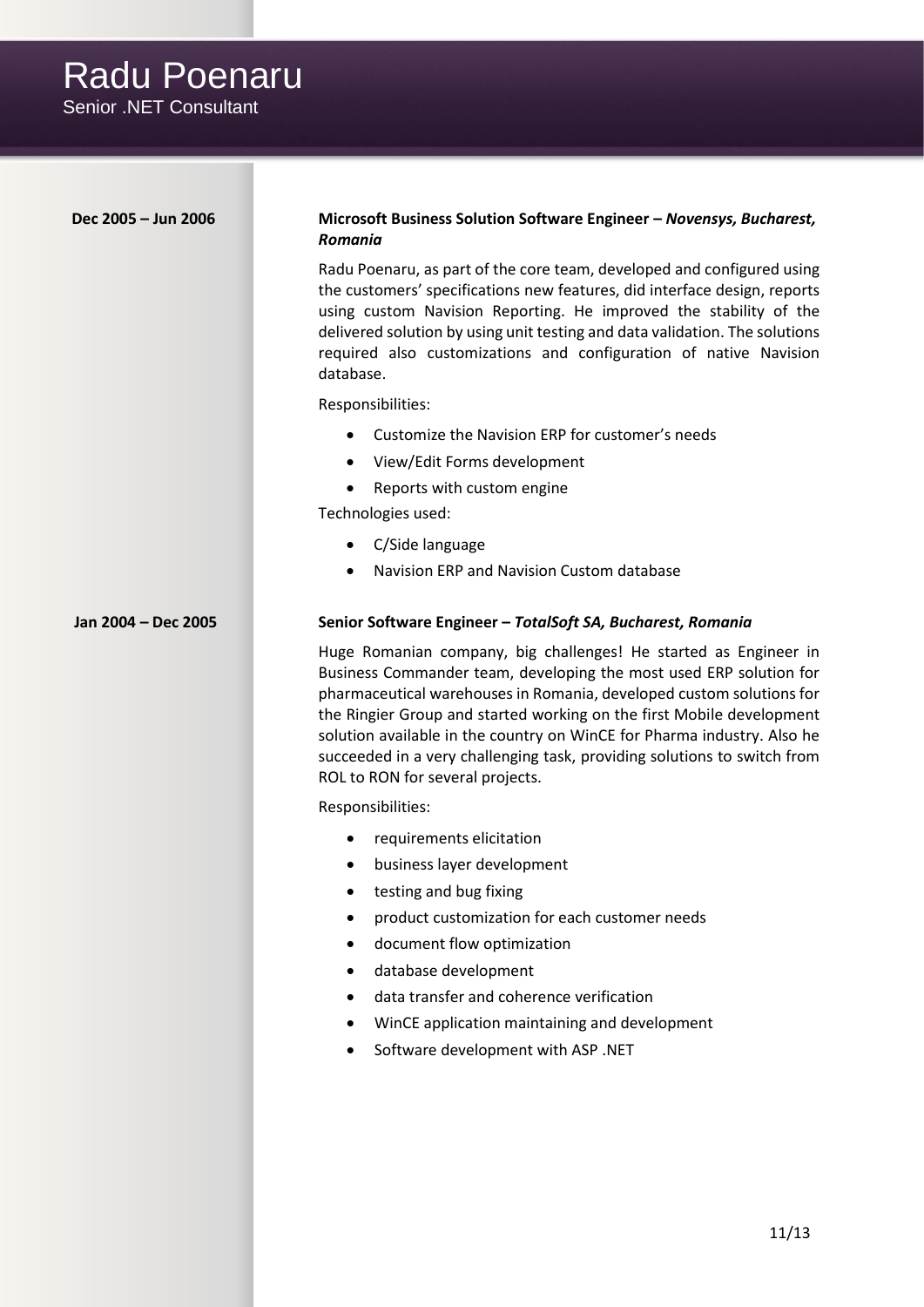|                              | Technologies used:<br>Delphi 6, 7<br>Crystal Reports 7, 8.5, 9<br>$\bullet$<br>Net C# Webforms, Winforms<br>$\bullet$<br>WinCE programming for Palm<br>MS SQL Server 2000<br>$\bullet$<br>Custom Delphi controls                                                                                                                                                                                                                                                   |
|------------------------------|--------------------------------------------------------------------------------------------------------------------------------------------------------------------------------------------------------------------------------------------------------------------------------------------------------------------------------------------------------------------------------------------------------------------------------------------------------------------|
| Jan 2002 - Jan 2004          | Team leader and Senior Software Engineer - Softwise Development                                                                                                                                                                                                                                                                                                                                                                                                    |
|                              | Radu Poenaru developed and supervised IT projects to be conform to<br>specification on time and budget, testing, documenting IT policies,<br>scheduling the project tasks, maintaining the IT security in line with<br>group.<br>Responsibilities:<br>Leading the team<br>٠<br>Software development<br>Custom controls development<br>Quality assurance<br>$\bullet$<br>Technologies used:<br>Borland Delphi 7 Enterprise<br>$\bullet$<br>ADO and Microsoft Access |
|                              | Windows API programming<br>$\bullet$                                                                                                                                                                                                                                                                                                                                                                                                                               |
| Focus areas                  | in-house developed custom controls                                                                                                                                                                                                                                                                                                                                                                                                                                 |
|                              |                                                                                                                                                                                                                                                                                                                                                                                                                                                                    |
| <b>Interests</b>             | Software & IT-Consulting<br>Middle and small companies                                                                                                                                                                                                                                                                                                                                                                                                             |
| <b>Work focuses</b>          | Agile Software development (Scrum)<br><b>Test Driven Development</b><br>Domain-Driven Design (DDD)<br>Object Oriented Programming (also reusable controls design)<br>Web, Desktop and Touch design                                                                                                                                                                                                                                                                 |
| <b>Programming Languages</b> | C#, Objective-C, Delphi, JavaScript using jQuery, PHP, Rails                                                                                                                                                                                                                                                                                                                                                                                                       |
| Web technologies             | ASP.NET WebForms, ASP.NET MVC, ASP.NET Web API, CSS3, HTML5,<br>JavaScript, jQuery, AngularJs, Kendo UI, ExtJS (Sencha)                                                                                                                                                                                                                                                                                                                                            |
| <b>Web Services</b>          | Web Services, PHP, Ruby on Rails, XSLT, WCF, SOAP, WSDL, REST                                                                                                                                                                                                                                                                                                                                                                                                      |
|                              | 12/13                                                                                                                                                                                                                                                                                                                                                                                                                                                              |